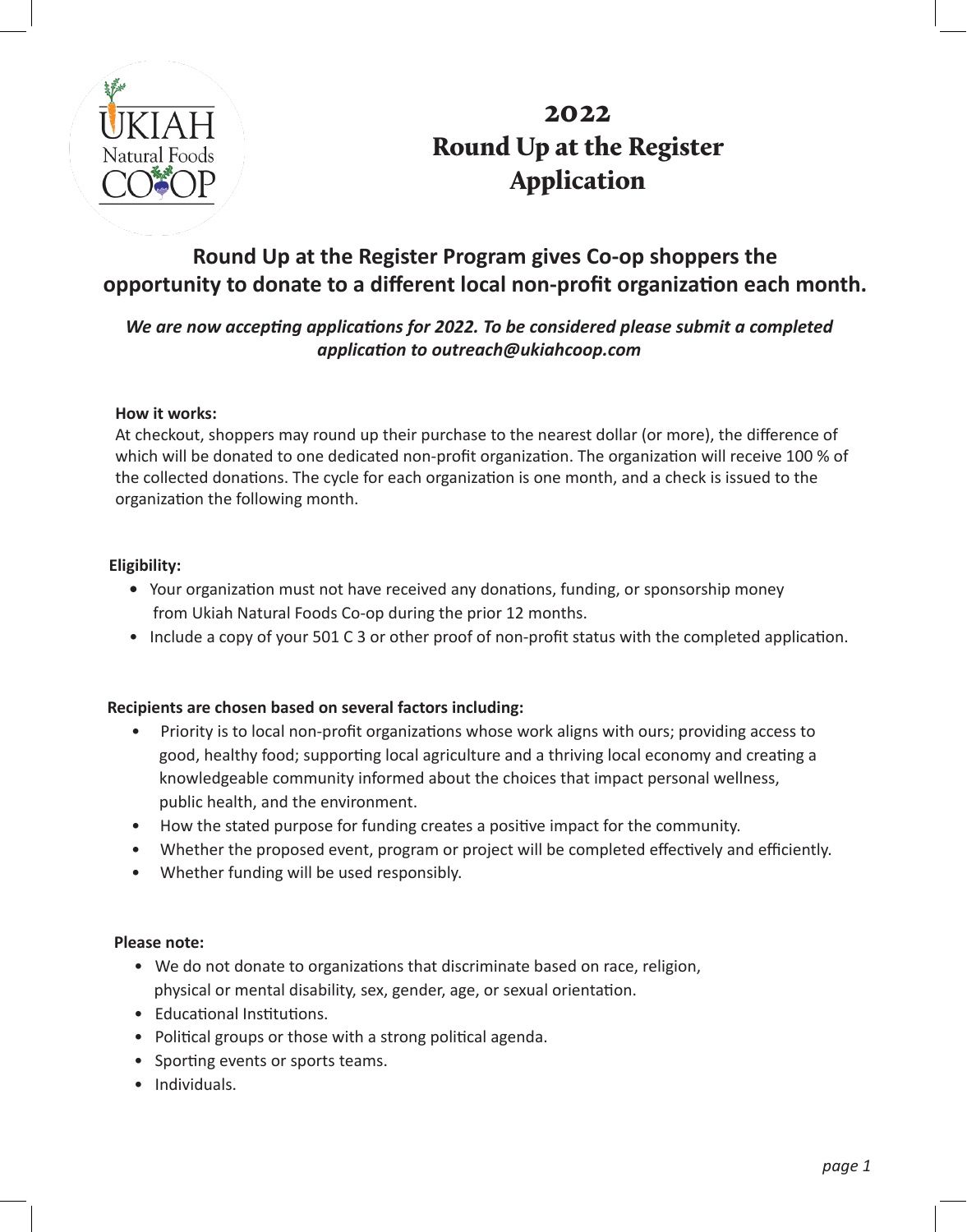

# 2022 Round Up at the Register Application

| Please include a copy of the 501 C 3 with the completed request form. |
|-----------------------------------------------------------------------|
|                                                                       |

Please submit your completed application to outreach@ukiahcoop.com